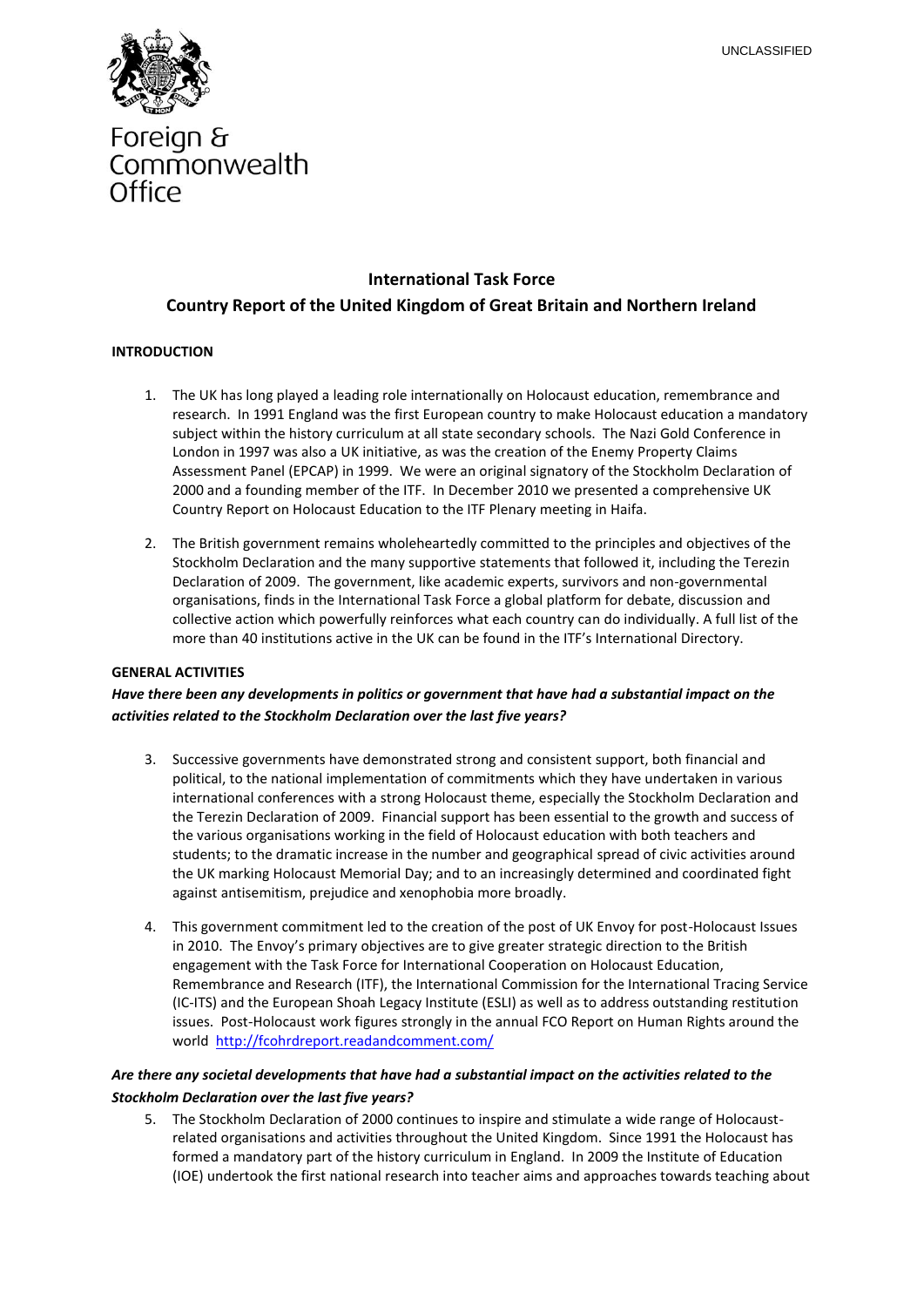the Holocaust in England's secondary schools. The resulting findings have informed all in the field in the UK and raised pertinent issues overseas.

- 6. The welfare of Holocaust survivors, and the particular health problems they experience in their declining years, grows as a concern as they age. Organisations that arrange for survivors to visit schools are taking care that this demand does not place too great a burden on the survivors.
- 7. In parallel, second and third generation groups have been meeting more actively and organising speaking and educational events. Some are shadowing their parents at events and gradually replacing them. Many are now part of the '45 Aid Society for Holocaust Survivors [http://45aidsociety.co.uk/.](http://45aidsociety.co.uk/) Other active agencies include the Holocaust Survivors Centre, the London Jewish Cultural Centre [\(www.ljcc.org.uk\)](http://www.ljcc.org.uk/) and the Association of Jewish Refugees [\(www.ajr.org.uk\)](http://www.ajr.org.uk/).
- 8. The obstacles to effective restitution of looted property, both real estate and cultural, put in the way by certain overseas governments, remain a persistent source of concern to British citizens, although a notable contribution to resolving these issues has been made by the UK Spoliation Advisory Panel: [http://www.culture.gov.uk/what\\_we\\_do/cultural\\_property/3296.aspx](http://www.culture.gov.uk/what_we_do/cultural_property/3296.aspx), which resolves claims for looted works in British public collections (for more details see below).
- 9. Antisemitism continues to be a challenge in the UK as in other European countries. Although not widespread there does seem to have been a rise in incidents of hate crime, that is to say verbal abuse and violent assault, often triggered by events and controversies in the Middle East. The British Government is determined to address these issues. It has been outspoken against calls for academic boycotts.

#### **HOLOCAUST RESEARCH**

10.Holocaust studies and research at universities and museums and in specialist archives is thriving up and down the UK. Notable is the 2011 move of the Wiener Librar[y http://www.wienerlibrary.co.uk/,](http://www.wienerlibrary.co.uk/) the world's oldest Holocaust research institution, to new premises in Central London, adjacent to the Pears Institute for the Study of Antisemitism at Birkbeck,<http://www.bbk.ac.uk/>and not far from the IOE's Centre for Holocaust Education [http://www.ioe.ac.uk/holocaust,](http://www.ioe.ac.uk/holocaust) both within the University of London.

#### *Is access to archives (public or private) guaranteed? Has the situation improved over the last five years? If not, where are the problems and how can they be solved?*

11.As provided for in the Stockholm Declaration, unfettered access to archives is essential for rigorous historical research. The Wiener Library has taken possession, with the help of government funding, of a digital copy of the International Tracing Service archive and as the ITS itself develops into a more versatile centre for documentation, information and research we hope that this will deepen the possibilities for ground-breaking research. The Association of Jewish Refugees has created the ground-breaking Holocaust testimony archive Refugee Voices and the Holocaust Research Centre at Royal Holloway, University of London<http://www.rhul.ac.uk/research/holocaust/>now houses the University of Southern California Shoah Foundation Institute for Visual History (USC-SFI) visual history archive. Both of these archives will ensure scholars and educators and students are able to continue to engage with those people who were part of the events of the Holocaust long after the survivors are gone. The Imperial War Museum in London has been, since 2000, home to the largest exhibition in Europe on the Holocaus[t http://www.iwm.org.uk/exhibitions/the-holocaust-exhibition.](http://www.iwm.org.uk/exhibitions/the-holocaust-exhibition) The Holocaust Centre in Nottinghamshir[e http://holocaustcentre.net/](http://holocaustcentre.net/) was granted museum status in 2011.

### *To what extent is research on the Holocaust and related issues supported by the government? Has there been an increase/decrease in funding?*

12. Government funding for university research is currently ring-fenced and is made available to universities for their discretionary use through the national funding councils, such as the Higher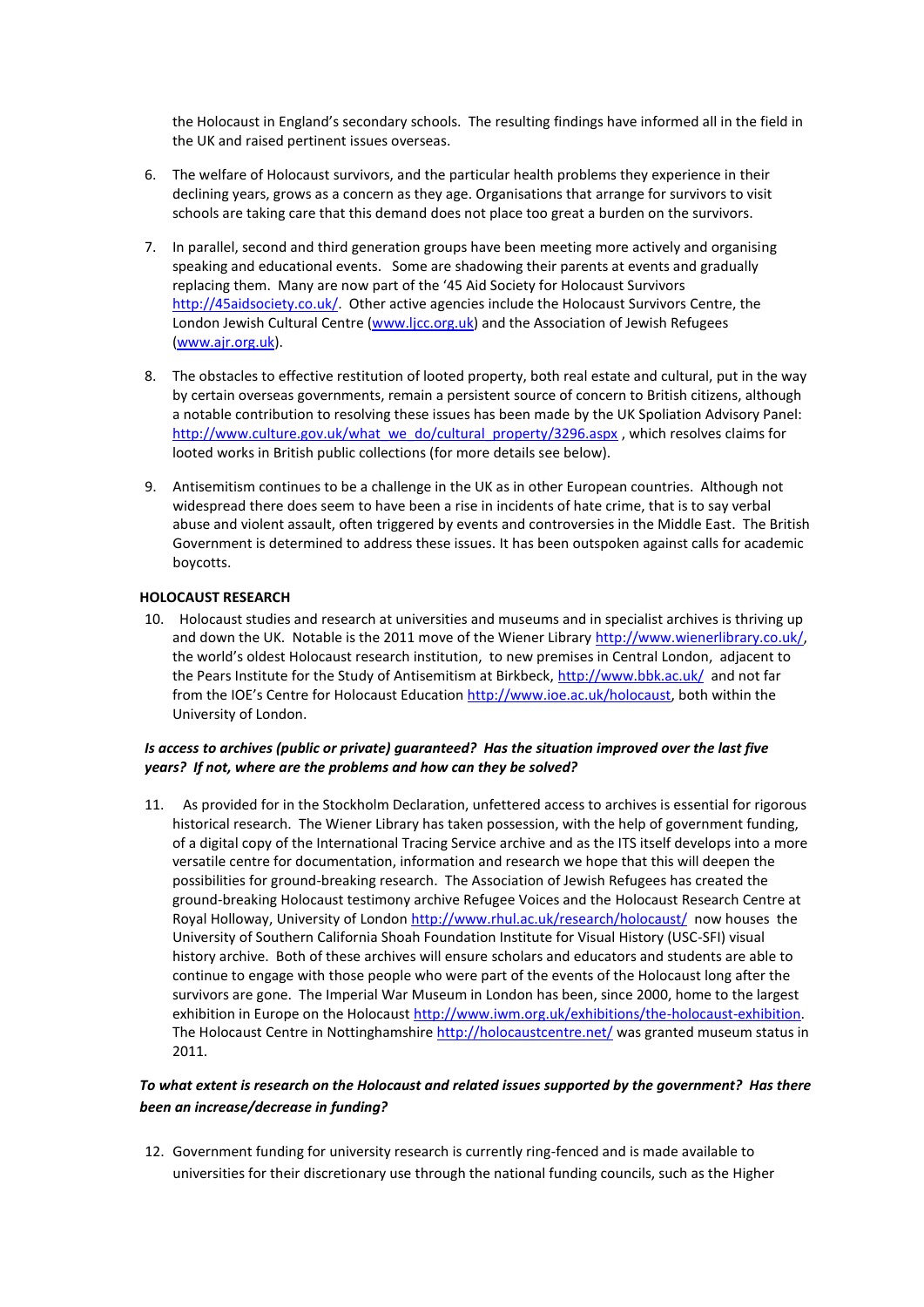Education Funding Council for England (HEFCE). Research on the Holocaust and related issues is not dependent on government funding, but there is growing interest in researching these subjects and since 2005 the Arts and Humanities Research Council (AHRC) has given at least £0.5 million in grants to support a wide range of Holocaust-related research activity. Furthermore, the Department for Education (DfE) is one of the core funders of world class research into Holocaust education undertaken by the IOE's Centre for Holocaust Education. The amount of public money going into Higher Education is on the rise, though it is difficult to provide a figure for the funding that finds its way into support for Holocaust research.

# *What are the main Holocaust research topics in your country? Are there any special university programmes or professorships dedicated to the Holocaust and related issues? Has there been an increase or decrease in the number of programmes or professorships?*

13. Within higher education there is a rich and vibrant research culture around Holocaust studies. There are a number of highly respected scholars working in UK universities, and students can further their learning about the Holocaust through various courses. For postgraduates there are degrees directly focused on the Holocaust, while a growing number of research students are studying the subject in centres at [Cambridge University,](http://www.cam.ac.uk/) [Royal Holloway University](http://www.rhul.ac.uk/Research/Holocaust/) of London[, University of Manchester](http://www.humanities.manchester.ac.uk/combinedstudies/undergraduate/studyareas/holocaust/) and [University of Leicester.](http://www.le.ac.uk/hi/centres/burton/) There are no specific Professorships of Holocaust Studies because the custom in the UK has been for the study of the Holocaust to be deeply embedded in the study of European history. The University of Cambridge and Birkbeck, University of London, are working together with the University of Freiburg, the University of Konstanz, the Free University of Berlin and the Zentrum für Antisemitismusforschung at the Technical University of Berlin on a project: Promoting German Studies: Germany and the World: Cultural Exchanges and Mutual Perceptions, which includes a focus on antisemitism.

#### *Has any research been done on issues of Jewish property and restitution?*

- 14. In the specific areas of restitution of art and property, the main British resource is the Commission for Looted Art in Europe [www.lootedartcommission.com,](http://www.lootedartcommission.com/) which is the only expert non-profit representative body world-wide dedicated to this issue. It formulates and negotiates policy internationally and works with families, museums and libraries across the world to identify and return looted cultural property. The Central Registry of Information on Looted Cultural Property 1932-1945 a[t www.lootedart.com](http://www.lootedart.com/) was set up by the Commission and provides in depth information and research from 48 countries and a database of over 25,000 missing and looted works. Another active player is the International Art and Antique Loss Register Ltd ("The Art Loss Register") [www.artloss.com](http://www.artloss.com/) which is committed to identifying works of art dispossessed during the Holocaust era
- 15. Other key contributions come from the UK Spoliation Advisory Panel: [http://www.culture.gov.uk/what\\_we\\_do/cultural\\_property/3296.aspx](http://www.culture.gov.uk/what_we_do/cultural_property/3296.aspx) which resolves claims for looted works in British public collections, and from the UK museums, which had earlier undertaken and published provenance research under the guidance of the Spoliation Advisory Committee [http://www.culturalpropertyadvice.gov.uk/spoliation\\_reports.](http://www.culturalpropertyadvice.gov.uk/spoliation_reports)

#### *How is research being used by governments or NGOs?*

- 16. The Holocaust Educational Trust works closely with researchers and academics to ensure that Holocaust educational resources used in schools are informed by the latest historical research. The Trust regularly invites researchers to present their findings to practicing teachers at seminars and training courses. In 2010 the Trust established a collaborative doctoral award in partnership with the University of Winchester to further promote the building of bridges between academic sector and NGOs.
- 17. As regards restitution research, British auction houses, such as Sotheby's and Christie's, endeavour to undertake provenance research of art works coming up for sale together with, and with the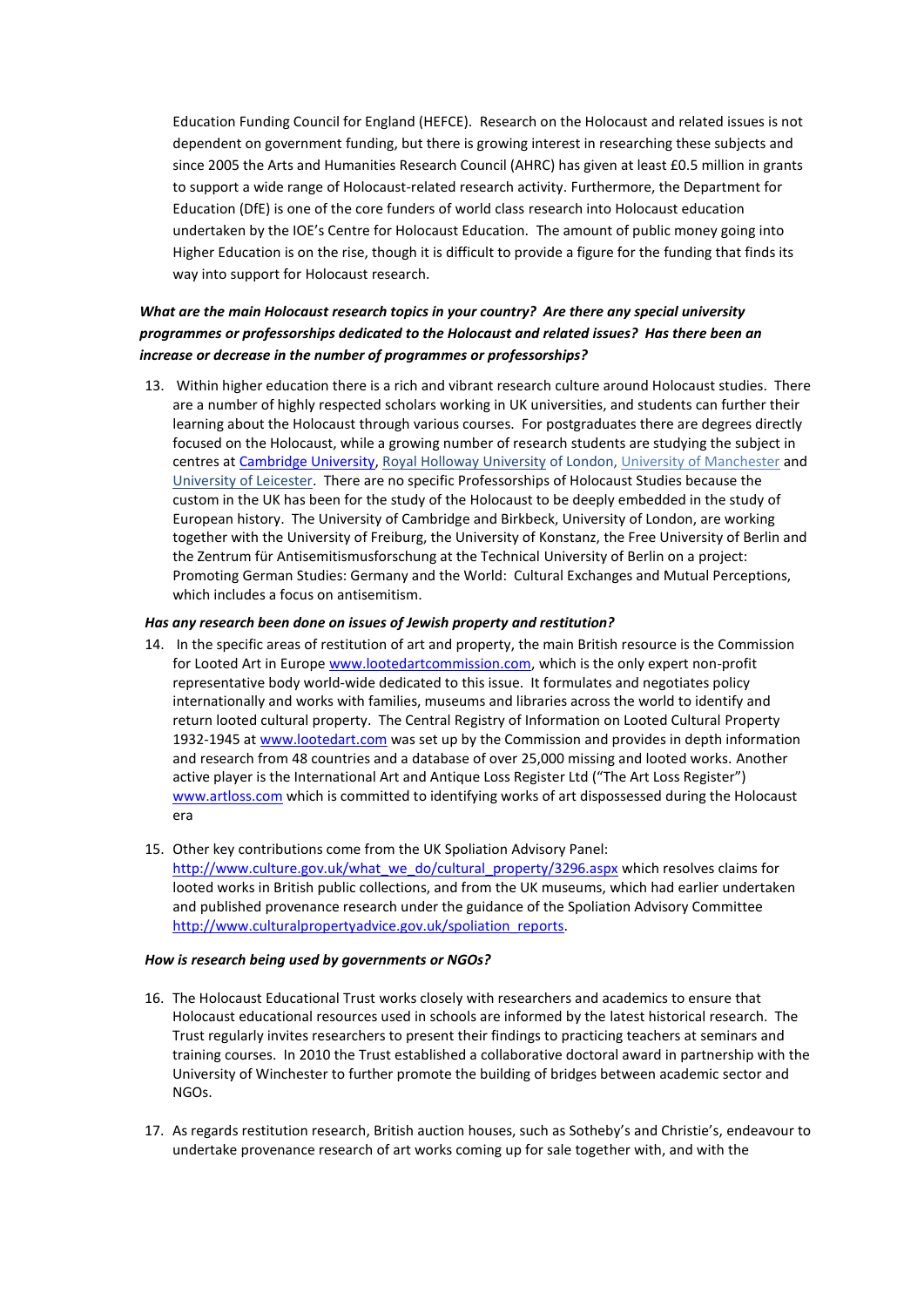assistance of, the Art Loss Register, [http://www.artloss.com/en,](http://www.artloss.com/en) set up by the auction houses and insurance companies to provide a database of stolen and now also looted cultural works.

18. The Association of Jewish Refugees<http://www.ajr.org.uk/> provides guidance and assistance to individuals on a range of restitution and compensation schemes.

#### **HOLOCAUST EDUCATION**

#### *What has been the main development in Holocaust education in your country in the past five years?*

- 19. In recent years Holocaust education has developed enormously in British schools. The Holocaust is today part of the National Curriculum for History in England for Key Stage 3; the majority of students will learn about the Holocaust in year 9 (age 13-14). Private schools and the growing number of state-funded academies and free schools are not required to adhere to the National Curriculum, but evidence suggests that the Holocaust is widely taught in these settings as well. Similarly, although the Holocaust is not a mandatory part of the curriculum in the devolved nations (Scotland, Wales, and Northern Ireland), there is a great deal of commitment from teachers to address the subject.
- 21. In 2008 the UK government and the Pears Foundation jointly funded a £1.5m three year national project to improve teaching and learning about the Holocaust in England's secondary schools. They established the Holocaust Education Development Programme at the Institute of Education (IOE). The IOE is the UK's foremost institute for education and practice, with more world class researchers in education than the rest of the top ten universities combined, according to the latest official audit.
- 22. In 2009, the IOE published the first national research into teaching about the Holocaust in England's secondary schools. This produced the first detailed empirical picture of Holocaust education in England's schools and identified the key issues and challenges faced by teachers in teaching about this emotionally-charged and complex subject. See the Research page a[t www.ioe.ac.uk/holocaust](http://www.ioe.ac.uk/holocaust)
- 23. In direct response to these research findings, and drawing upon the expertise of leading Holocaust educators, the IOE then designed and delivered the world's first research-informed programme of teacher professional development in Holocaust education. Specifically designed to meet the challenges identified by the national research, the IOE's teacher development programme and its educational resources are uniquely responsive to actual classroom needs.
- 24. In 2011, the IOE launched the UK's first taught Masters level module in Holocaust education, which is offered to 40 teachers free of charge every year.
- 25. In 2012, in recognition of the overwhelming success of the programme and its contribution to Holocaust education in the UK, the university granted it Centre status and it became the IOE's Centre for Holocaust Education. Funding by the UK government and the Pears Foundation was increased to £4 million, allowing it to continue its national programme of teacher development and expanding the capacity of the Centre to offer a national programme of Initial Teacher Education; to undertake the first large-scale national study of young people's understanding of the Holocaust; and the establishment of a network of Beacon Schools in Holocaust education across the country.
- 26. *The Journey* exhibition at The Holocaust Centre is the UK's first and only primary school exhibition dedicated to teaching younger students about the Holocaust. Since opening in September 2008, approximately 9000 students have visited and learnt about the experiences of Jewish children who lived through the Holocaust and survived or who escaped from Nazi Germany before the war began. Through the use of survivor testimony, film, photographs and artefacts, *The Journey* provides a multisensory, immersive and interactive experience, aimed at engaging and enthusing younger learners in an exploration of this difficult area of history.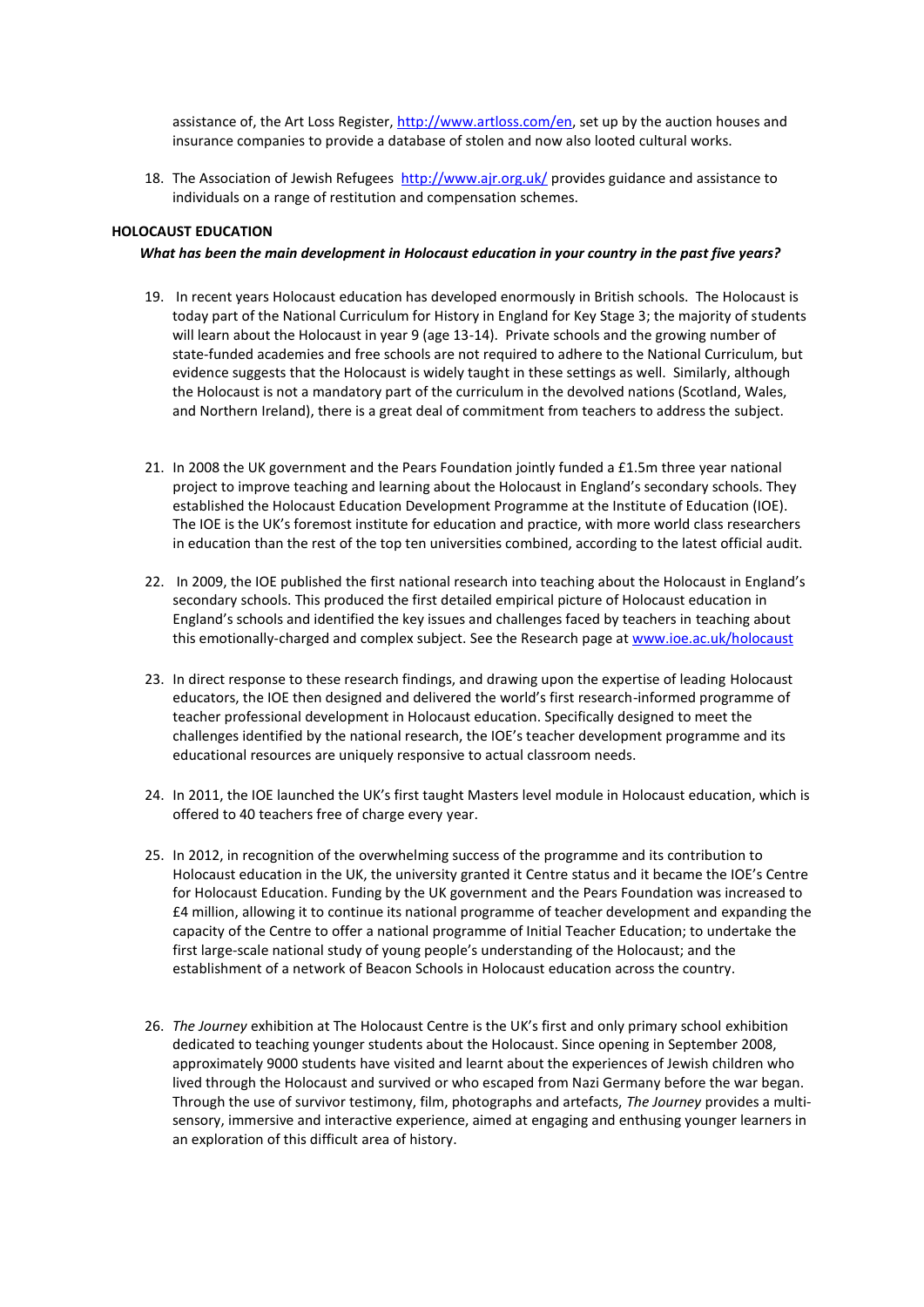27. The London Jewish Cultural Centre launched its website *The Holocaust Explained* in January 2011. The website has been developed to appeal to students aged between 11-14 and includes a wide range of learning material, including timelines, and testimony addressing issues relating to the Holocaust: see [www.holocaustexplained.org](http://www.holocaustexplained.org/)

The Anne Frank Trust currently has eight travelling exhibitions on the life and times of Anne Frank which visit schools, prisons, and public community venues: [www.annefrank.org.uk](http://www.annefrank.org.uk/)

- 28. With significant funding from the Department for Education (in England) and the governments of Scotland and Wales, the Holocaust Educational Trust's *Lessons from Auschwitz* Project has expanded since 2007 into one of the largest Holocaust education programmes of its kind, anywhere in the world. Through this programme, more than 15,000 students aged 16-18 years old and their teachers have taken part in educational visits to Auschwitz-Birkenau as part of a four-part course about the history and contemporary relevance of the Holocaust. The fact that more than half of all schools in the country have taken part in this course to date has in turn created a growing interest in and demand for other Holocaust educational programmes, such as teacher continuing professional development courses and outreach visits by Holocaust survivors into schools. In 2011, survivors spoke in more than 350 schools across the UK.
- 29. In December 2010, on the basis of the IOE's groundbreaking national research, the United Kingdom became the first country to thoroughly review its Holocaust Education Report to the ITF, resubmitting it at the plenary meeting in Haifa <http://www.holocausttaskforce.org/education/holocaust-education-reports.html>

#### *What are the three major obstacles to teaching and learning about the Holocaust in your country?*

30. Certain trends in the education sector may potentially have unintended negative consequences which could affect the teaching of the Holocaust. According to the IOE's national research referred to at paragraph 21 above, teachers complain that the biggest challenge they face is a lack of teaching time. Although study of the Holocaust is mandatory at Key Stage 3 (ages 11 - 14) in history, increasingly the curriculum is being compressed into two instead of three years – meaning the Holocaust is either taught at a young age or missed out entirely. In addition there is a growing number of Academies that are not obliged to follow the national curriculum, and so in some instances they may avoid teaching about the Holocaust. The IOE's research also found that while some teachers demonstrated very detailed specialist subject knowledge, for others knowledge of the Holocaust is perhaps drawn largely from popular rather than academic discourse. Furthermore, while 94.7% of all teachers who responded to the IOE's survey and had experience in this area considered it would always be important to teach about the Holocaust, still 41.7% said it was difficult to do so effectively, reporting factors such as managing effective cross-curricular co-operation, dealing with emotional content and responding to some students' misunderstandings and prejudice. The IOE's national programme of teacher development is specifically designed to support teachers in meeting these challenges. Looking ahead, England is currently undertaking a curriculum review; potentially this could mean changes to when and how the Holocaust is taught.

### *Have any changes occurred in recent years as a result of the membership in the ITF? Have any programmes or projects made use of advisory papers produced by the ITF or the EWG?*

31. The educational principles published by the ITF underpin much of the educational output of a range of Holocaust education organisations. These include the papers relating to what, when and how to teach about the Holocaust, as well as guidance produced on teaching about the Holocaust and other genocides. Organisations also make use of the materials relating to visiting authentic and memorial sites. These documents are widely used in providing professional development for teachers.

#### *Have any studies/surveys been conducted to assess the effectiveness of Holocaust education*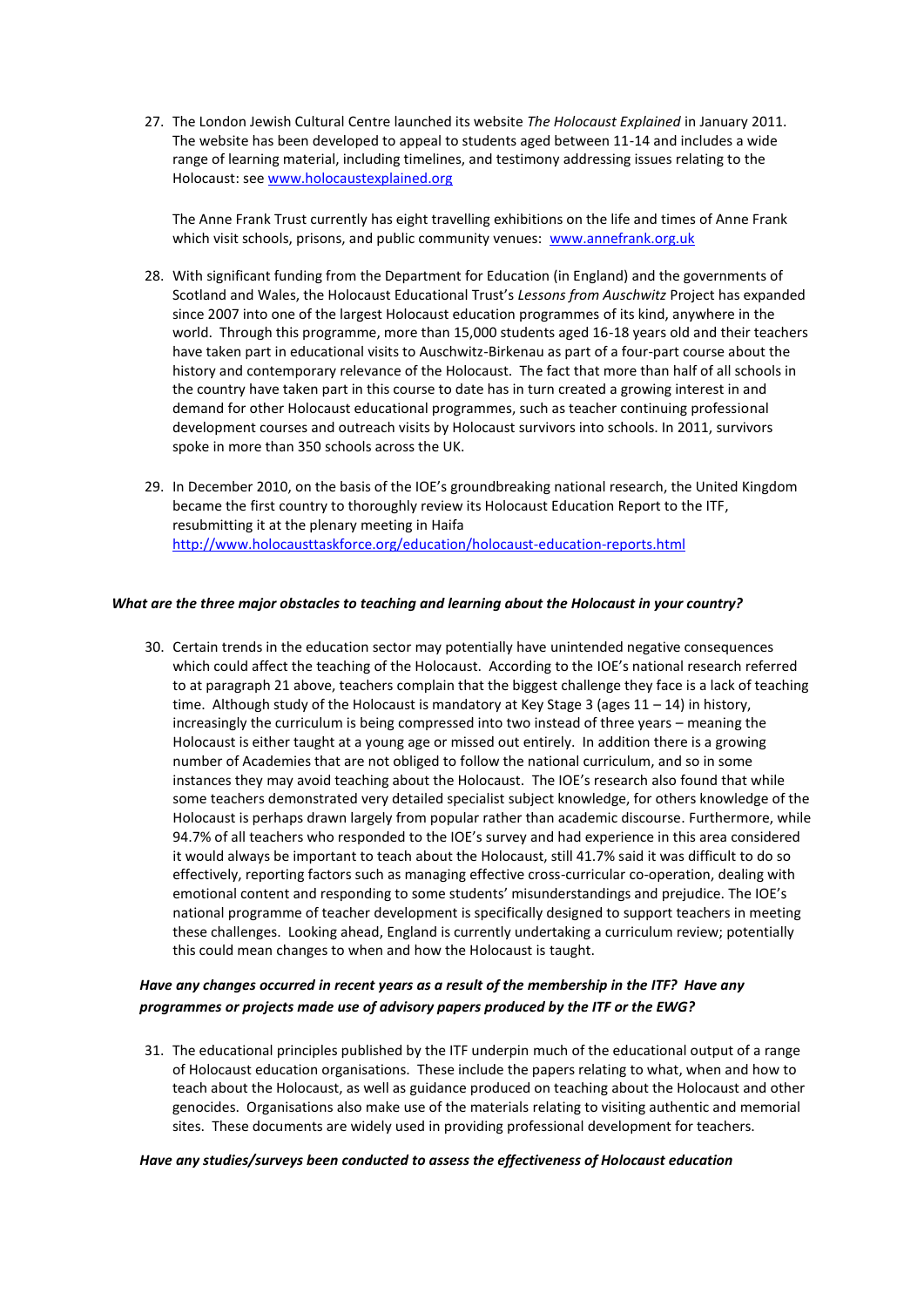32. Yes, the IOE's Centre for Holocaust Education research referred to in paragraph 21 above. This was based on responses to a survey of more than 2,100 teachers and in depth interviews with a further 68. The findings are now directly informing the IOE's world class professional development, as well as informing the practice of others working in the field of Holocaust education. Furthermore indepth evaluation of the impact of this professional development has been carried out. The IOE has also conducted extensive evaluation for the Holocaust Educational Trust's Lessons from Auschwitz Project and IOE staff have acted as consultants and advisors to a number of other organisations on the basis of this groundbreaking research.

### *What problematic historical issues are still under discussion and how do these discussions influence teaching and learning about the Holocaust?*

33. Although the events of the Holocaust did not take place on mainland Britain there are still issues pertinent to our own history that need thorough examination. Questions arise relating to government policy towards refugees prior to the events of the Holocaust, as well as the events that took place in the Nazi occupied Channel Islands. Added to this, as revealed in the IOE research, we face the ongoing challenge of ensuring that the specificity of the Holocaust is understood - ie that the Holocaust was the attempted annihilation of all European Jewry. New research shows the importance of understanding how the Holocaust unfolded across Europe, and yet many schools continue to take an Auschwitz-centric approach.

#### *How far and in what ways is your country's own national history integrated into the teaching of the Holocaust?*

34. The Holocaust is normally taught in the context of the Second World War. Within this teachers are able to choose which elements they wish to cover. Because the IOE's research revealed a lack of teaching about Britain's relationship with the Holocaust, the Holocaust Educational Trust has recently developed resources such as its "British Responses to the Holocaust" pack- available free of charge to all teachers in the UK. Additionally, as there is a trend towards teaching the Holocaust in primary schools, teachers are increasingly encouraged to teach about topics such as the *Kindertransport,* which is a strand of Britain's involvement in the Holocaust which is more appropriate for younger students. Throughout the national Holocaust exhibition at Imperial War Museum London the narrative highlights news of the Holocaust reaching the outside world and so revealing what was known and when by Britain and the Allies. The recently updated IWM teaching pack 'Reflections' further provides lesson materials exploring whether Britain and the Allies could have done more to save the Jews in Europe.

### **HOLOCAUST REMEMBRANCE**

### **HISTORIC AND MEMORIAL SITES, MEMORIALS AND MUSEUMS** *Have there been any changes in the laws or regulations regarding historical sites or memorials?*

35. There are a number of Memorial Sites in the UK, many the result of private or community initiative, but no significant recent changes in relevant planning laws or regulations.

#### *What are the main developments in how memorials and museums are presented in the country and in society?*

36. The national UK Holocaust memorial was created in London in 1986, at The Dell in Hyde Park, and an annual remembrance service is held there. Two statues at Liverpool Street Station commemorate the Kindertransport and recognise the efforts of the British government and of individuals and organisations involved in bringing 10,000 unaccompanied, mostly Jewish, children from Central Europe. Also dedicated to the Kindertransport is a plaque situated inside Parliament unveiled by the Speaker of the House of Commons in 1999. There are a number of trees planted and plaques erected to commemorate victims of the Holocaust around the country e.g. The British Library has a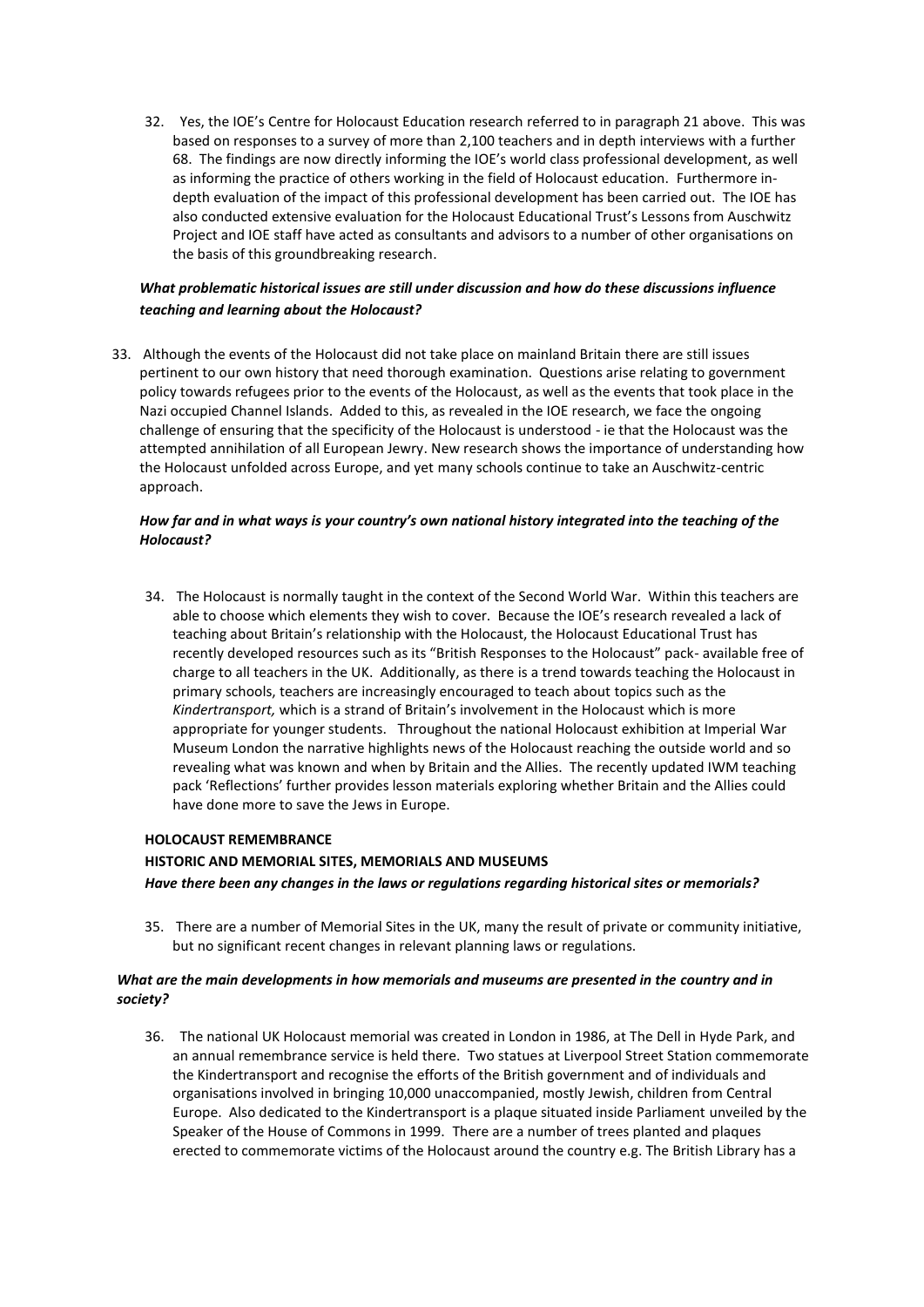tree dedicated to the memory of Anne Frank. The Holocaust Centre near Newark also acts as a place of remembrance and has a large rose garden where individuals and communities are remembered.

#### *Has there been a significant increase or decrease in historical sites or memorials? If so, has that affected the methods used to identify or mark historical sites and memorials?*

- 37. The permanent Holocaust Exhibition at the Imperial War Museum in London opened in 2000. There has been some growth in the number of memorials and museums reflecting the events of the Holocaust. These include the new gallery at the Jewish Museum in London; Holocaust related exhibits at Imperial War Museum North, as well as the granting of museum status to the Holocaust Centre in Nottinghamshire. More recently we have seen the development of the Lake District Holocaust Project, and its exhibition, "From Auschwitz to Ambleside", which commemorates the first group of 300 child Jewish Holocaust survivors. This is a new permanent exhibition archive and research facility based in Windermere, Cumbria, UK, close to the actual site of Calgarth Estate, the first home for the children in Britain. See [www.anotherspace.org.uk/a2a/](http://www.anotherspace.org.uk/a2a/)
- 38. In 2008 the British Foreign and Commonwealth Office unveiled a plaque commemorating the lives and actions of the British officials who issued visas to Jews seeking to flee Nazi Europe. In his home town of Highbridge in Somerset, there is a statue to Frank Foley, the British official in Berlin who acted against government instructions to provide visas and escape routes from Germany. And the West London Synagogue have arranged for a memorial to him to be erected in the Hoop Lane Cemetery in north London.

### *Do publications, databases or projects already exist in your country regarding the identification of historical sites related to the Holocaust?*

39. Although there are no historical sites relating to the Holocaust on the UK mainland, there are sites connected with the Nazi regime to be found on the Channel Islands. Publications relating to these sites exist.

#### **CULTURES OF REMEMBRANCE**

# *Have there been any developments in how your country marks official commemoration days of the Holocaust and/or Nazi crimes? Has there been any change in the legal mandate for a commemoration day of the Holocaust and/or Nazi crimes?*

- 40. The Holocaust Memorial Day Trust [\(www.hmd.org.uk/\)](http://www.hmd.org.uk/), a charity which was established with government funding in 2005 and of which HM The Queen is Patron, organises each year the events on and around 27 January that mark Holocaust Memorial Day. Annex I sets out the work of the HMDT in greater detail but in summary the number of events has grown from 266 in 2006 to 1,400 in 2012. In addition to remembering victims of the Holocaust, the Holocaust Memorial Day Trust also commemorate subsequent genocides (Cambodia, Rwanda, Bosnia and Darfur) through their activities.
- 41. The Jewish community continues to mark Yom Ha'Shoah (Day of the Holocaust) on 27 Nissan, in the Hebrew calendar, both nationally at an event at the Holocaust memorial in Hyde Park and locally in synagogues around the country.
- 34. In 2010, the Government created a national award for British Heroes of the Holocaust in recognition of 25 British citizens who worked to aid and rescue Jewish people and other persecuted groups during the Holocaust. The award is a solid silver medallion, and bears the inscription "in the service of humanity".

*Has there been any change in what groups or organisations are involved in the commemoration events? Has there been any change in who attends the commemoration events?*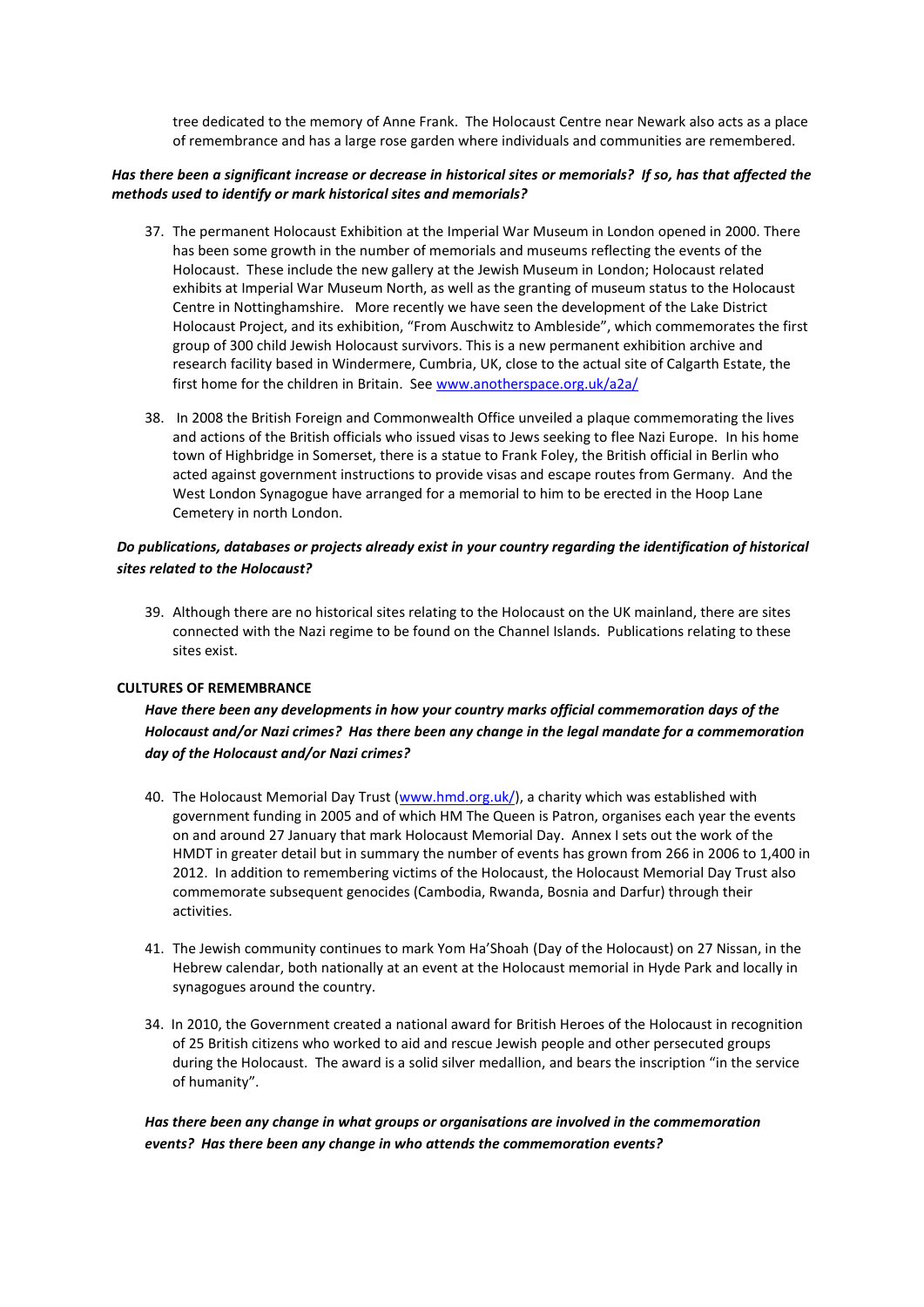35. Over recent years a wider range of organisations has been getting involved in commemoration events. For example, this year there were events across the UK organised by, among others, local authorities, prisons, schools, libraries, community organisations and charities, police forces and interfaith organisations.

### *Are there official commemoration days or ceremonies for other dictatorships, wars or similar historical events in the country? How do they refer to the Holocaust?*

36. Since the end of the First World War an annual nationwide commemoration of remembrance has been held. This is marked on the  $11<sup>th</sup>$  November each year with a two minute silence and on the closest Sunday veterans groups and serving soldiers march in London. 'Remembrance Sunday' recalls the contribution of British and Commonwealth military and civilian servicemen and women in both World Wars as well as later conflicts. The focus of the event is on remembering servicemen and women, so the Holocaust is not normally mentioned.

# **HOLOCAUST DENIAL AND OTHER HATE CRIMES AND THEIR RELATION TO ANTISEMITISM**

#### *Has there been an increase/decrease in Holocaust denial and/or antisemitism in your country. Could you give an explanation for this increase/decrease?*

- 37. Until recently the Community Security Trust<http://www.thecst.org.uk/> was the only national organisation in the UK that tried to record and analyse incidents of antisemitism and hate crime. As part of the Government's commitment to tackling antisemitism, the Home Office (a government ministry) took over formal responsibility from 2011 for producing government statistics on these matters.
- 38. Fuller details of the CST's findings are to be found on their website, **http://www.thecst.org.uk/docs/,** but in broad terms there does seem to have been some increase in antisemitic incidents in recent years, although it is probably too soon to distinguish clearly between the real rise and the consequences of new reporting and monitoring mechanisms.

### *Has there been an increase in hate crimes in your country?*

39. Yes. 13,276 people came before the UK courts for such crimes in 2010-11. Many cases involved assaults or verbal abuse, and most were racially-motivated. Of the cases that concluded last year, more than 80% resulted in convictions. The prosecutions total is the highest since hate crime statistics were first compiled in 2005-06.

### *Are there any developments in content and methods of Holocaust denial based on statistics/reported crimes/media?*

40. The internet (in particular Facebook and Twitter) is used as a forum for hate speech, Holocaust denial and antisemitic material. Currently there is no specific data on incidents of Holocaust denial in the UK.

### *Are there any developments in governmental responses to Holocaust denial and antisemitism?*

41. A revised Government plan to tackle hate crime was launched in March 2012, and provides inter alia for ongoing financial support for a number of projects, some of which might be seen as addressing the antecedents to hate crime. These include: the Anne Frank Trust UK to develop programmes to challenge intolerance and stereotyping, the Jewish Museum to develop secondary schools' programmes against antisemitism; Searchlight Educational Trust to combat the English Defence League narrative; the European Institute for the Study of Contemporary Antisemitism and the Cross Government Working Group on Antisemitism.

See [\(http://www.homeoffice.gov.uk/publications/crime/hate-crime\)](http://www.homeoffice.gov.uk/publications/crime/hate-crime). The work of the Cross-